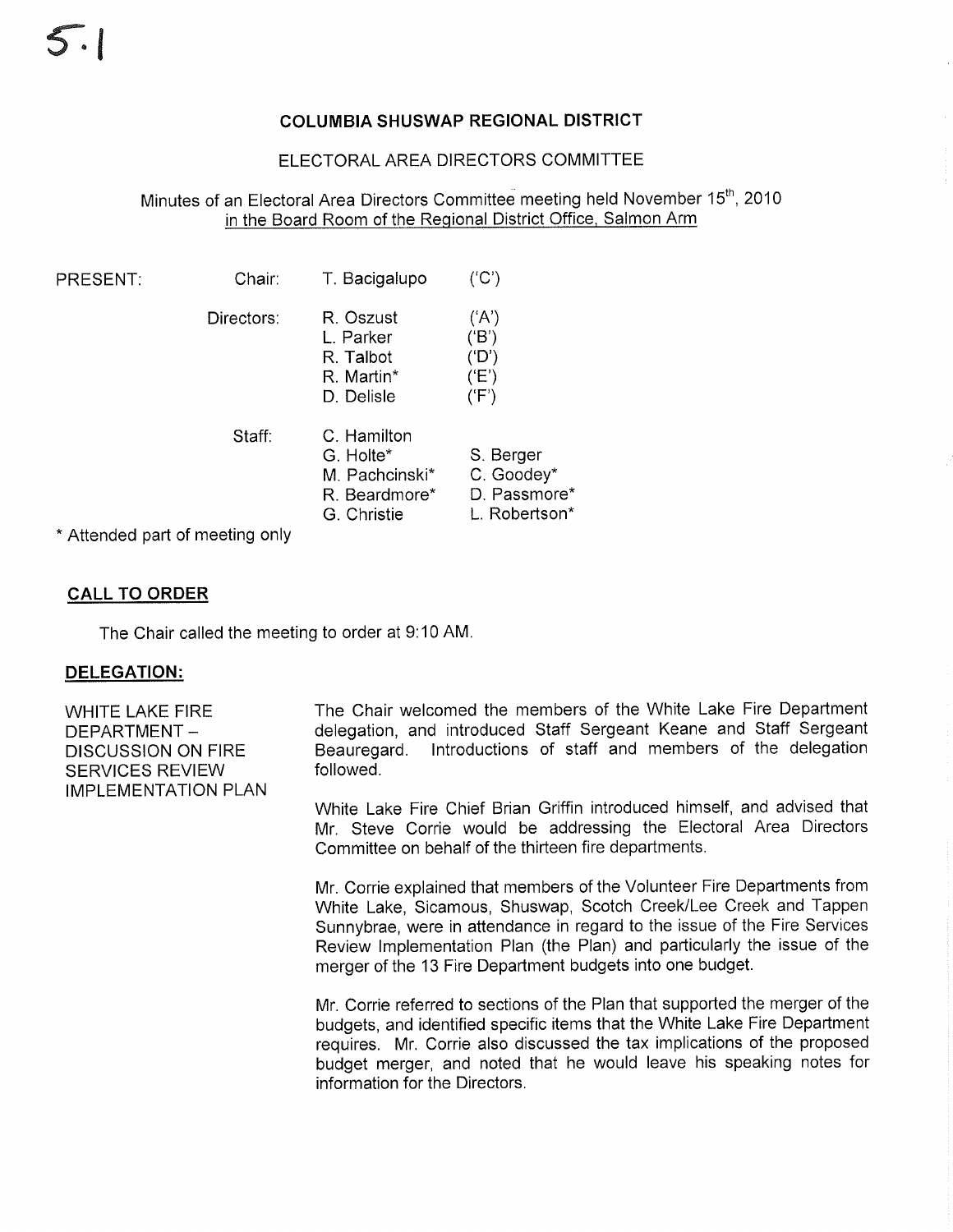WHITE LAKE FIRE DEPARTMENT-DISCUSSION ON FIRE SERVICES REVIEW IMPLEMENTATION PLAN (cont.)

FLECTORAL AREA DIRECTORS COMMITTEE MEETING MINUTES

> The Chair advised the delegation that the Electoral Area Directors had read the Plan, appreciated the standardized process, and were aware of the challenges the various Fire Departments were facing.

> CAO Charles Hamilton confirmed that the Plan was advanced by the Environment and Engineering Services Department to the Electoral Area Directors Committee Meeting on October 26<sup>th</sup>, 2010, and that a number of the recommendations were endorsed, but that the critical issue of <sup>a</sup> merged budget was not supported.

Director Martin arrived at the meeting.

The Chair asked that the Fire Departments advise the Fire Services Coordinator of their concerns regarding training, equipment, etc. He emphasized that at this time the issue of regionalization of the budget and fire suppression committees was not on the table, but suggested that there may be alternatives to regionalization, including sub-regional budgets or budgets by Electoral Area.

The delegation was advised that the Electoral Area Directors were opposed to the merger of the budget and fire suppression committees until there was complete acceptance and support by the taxpayers.

Members of the delegation voiced concerns over lack of adequate training and equipment and the potential safety issues for both the public and the fire fighters.

The Chair asked the CAO whether there was any opportunity to access financial resources and was advised that there may be a possibility under the Community Works Funds, but the criteria would need to be reviewed.

The Chair asked that the White Lake Fire Department itemize a list of necessities and outline existing deficiencies, and advised that there may be something that could be done for them in the interim.

# APPROVAL OF AGENDA

M/S Directors Parker/Talbot THAT: the agenda for the November 15<sup>th</sup>, 2010 Electoral Area Directors Committee be approved.

#### CARRIED

# ADOPTION OF MINUTES

ocroBER 26'n,2010 ELECTORAL AREA DIRECTORS COMMITTEE MEETING

M/S Directors Oszust/Delisle THAT: the minutes of the October  $26<sup>th</sup>$ , 2010 Electoral Area Directors Committee Meeting be adopted.

CARRIED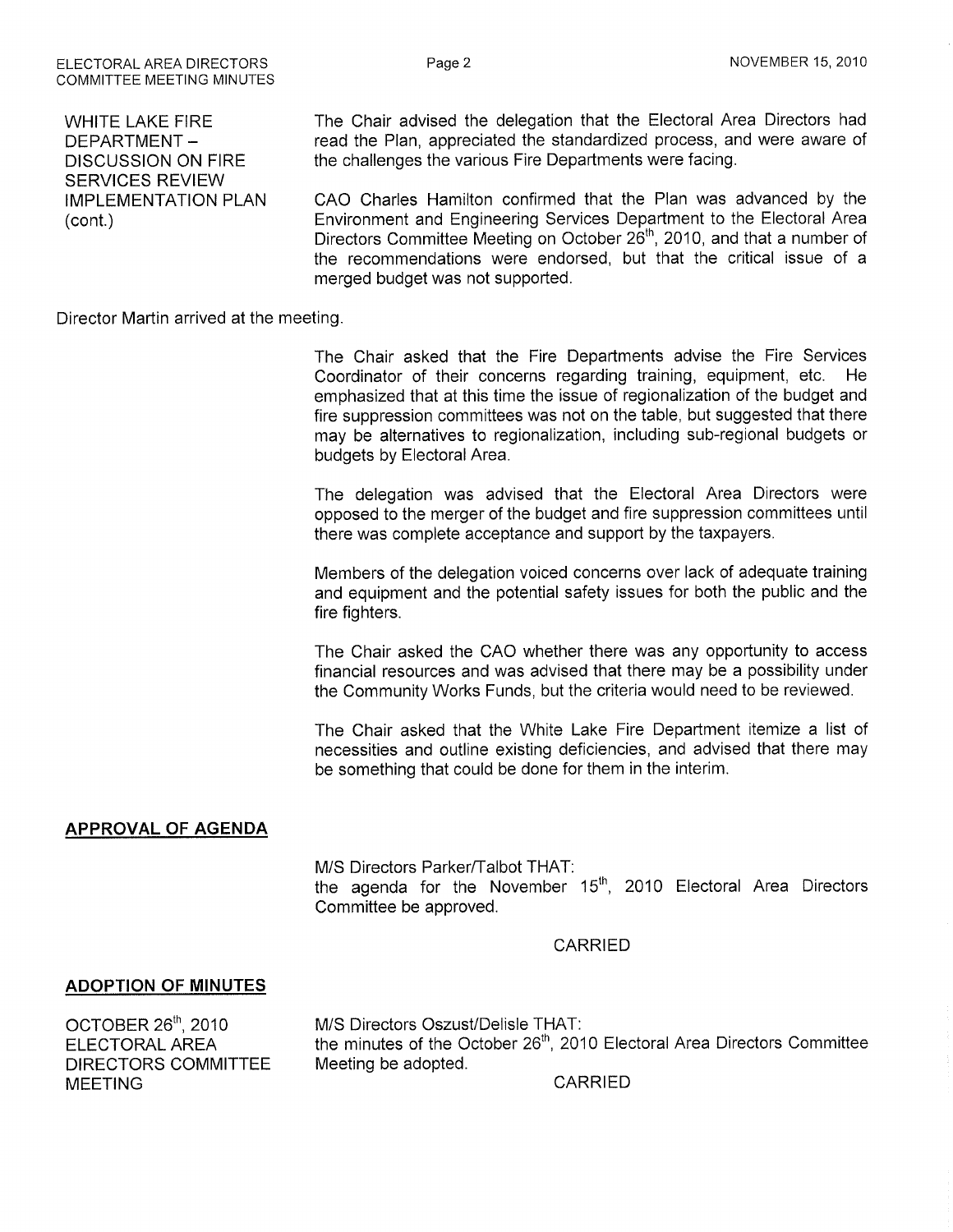### ADMINISTRATION

SPECIAL EVENTS BYLAW Staff Sergeant Kevin Keane and Staff Sergeant Beauregard addressed the Committee, advising that they had been in contact with CSRD staff, to ask that staff approach the Electoral Area Directors to request support in developing a Special Events bylaw. The two RCMP officers explained that there was growing phenomena of special events for profit, and with these came a need for increased policing.

> Sergeant Keane advised that the Special Events Bylaw is not an avenue to pay for additional policing; not designed to regulate community festivals; and not a means for RCMP to decide which specific events may take place. He noted that the goals of a Special Events Bylaw are

- 1. To ensure that the property owner of the land upon which the event is proposed to be held has granted approval for the event:
- 2. To ensure that neighbours are aware that the event is taking place;
- 3. To ensure that water, sewer, food, garbage and emergency medical facilities are set up consistent with existing regulations and standards;
- 4. To ensure that police and fire departments are aware of the event, and have the opportunity to make provisions for safety/emergency requirements; and
- 5. To ensure that buildings and structures (bleachers etc.) are constructed in accordance with existing regulations and standards.

The Chair indicated that the Directors were in receipt of a copy of the Thompson Nicola Regional District Special Events Bylaw No. 1997, and would review it, and provide comments to staff regarding suggested amendments.

Staff Sergeant Beauregard suggested that the bylaw be applicable to gatherings of less than 500 people.

The CAO noted that the purpose of placing this item on the agenda was to gauge the level of interest from the Directors as to whether staff should move fonvard with preparing a bylaw.

Roger Beardmore, Team Leader, Parks & Recreation, explained that there have been concerns raised in regard to future events being held on private land, and felt it was appropriate to discuss this issue, and seek direction from the Directors.

#### M/S Directors Oszust/Talbot THAT:

staff be directed to draft a Special Events Bylaw, and prepare a report, for consideration by the Electoral Area Directors, which includes the cost implications of implementing such a bylaw.

CARRIED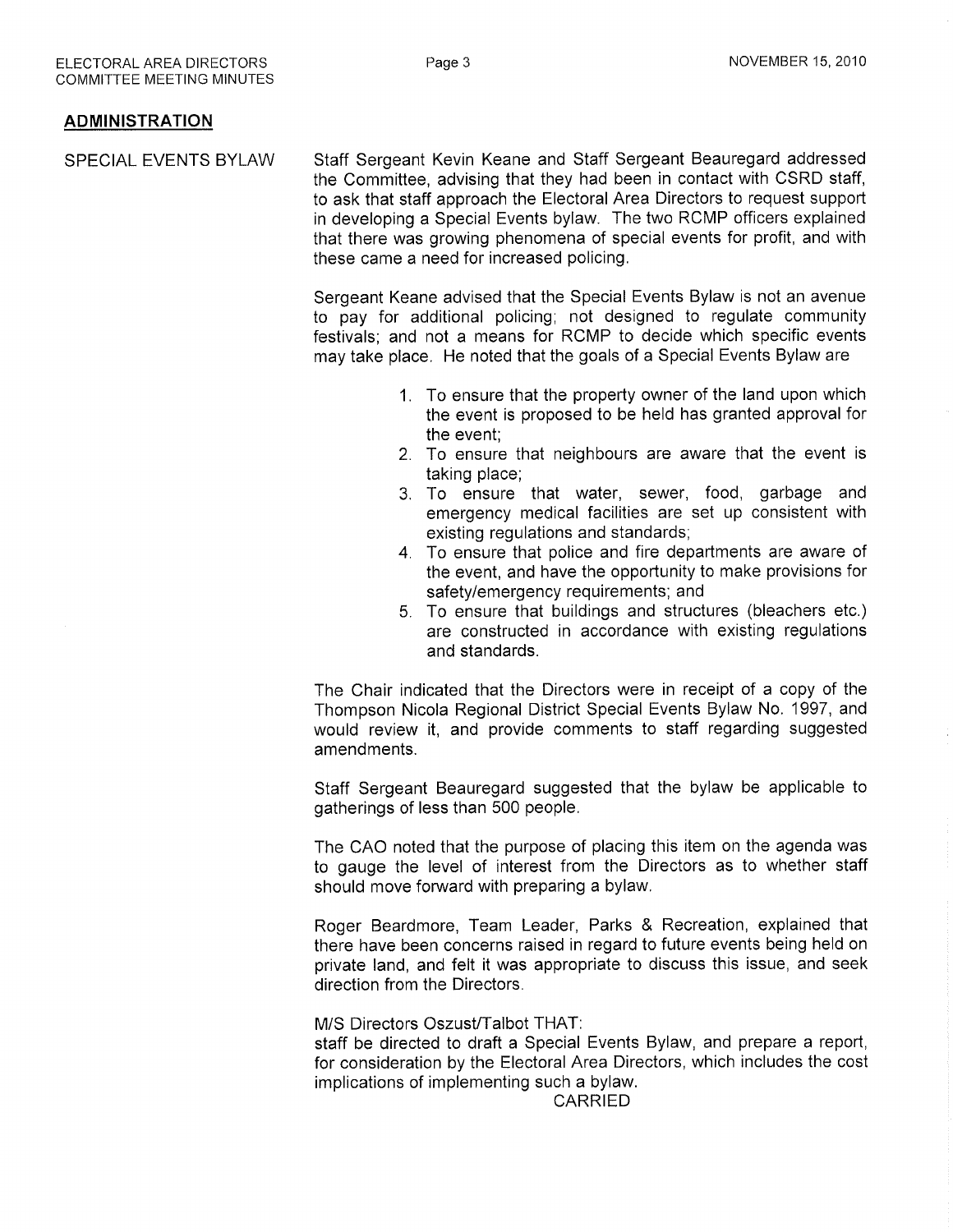FIREWORKS/FIRECRACKER REGULATION BYLAW NO. 5509 ELECTORAL AREA A **GOVERNANCE** DEVELOPMENT SERVICES SUBDIVISION SERVICING BYLAW NO. 641 The Directors were provided with draft amendments to Fireworks/Firecracker Regulation Bylaw No. 5509 for their information and review. Discussion followed regarding the proposed changes, and concerns were raised over existing and proposed definitions, Director Delisle indicated that he had not received any complaints regarding the current wording in the bylaw, but asked that definitions be included for "community group" and "recognized organization", and asked that the bylaw be amended to include a requirement to notify neighbours. M/S Directors Delisle/Martin THAT: the proposed amendments to the "Fireworks/Firecracker Regulation Bylaw No. 5509" be deferred until the next Electoral Area Directors Committee Meeting to provide an opportunity for review and discussion by Directors and Advisory Planning Commissions. CARRIED The Directors were in receipt of a document prepared by the CAO, Columbia Shuswap Reqional District Electoral Area A Governance November 2010 Discussion Paper (draft) (the Paper). The CAO provided a brief history behind the creation of the Paper, noting that the impetus for the Paper came from a community group in Golden. He explained that many of the topics in the Paper are applicable to other Electoral Areas, and it was his intent to provide the Paper to the Directors for review and discussion. The Directors noted that communication and education of constituents is very important, and spoke to the value of Advisory Planning Commissions for community engagement. Following discussion of the Paper, the Directors did not indicate the need or support for establishment of Local Community Commissions. M/S Directors Martin/Parker THAT: the Columbia Shuswap Regional District Electoral Area A Governance November 2010 Discussion Paper (draft) þe received, CARRIED Dan Passmore, Development Services Assistant ll, provided an update on the status of Subdivision Servicing Bylaw No. 641. He noted that the Directors were in receipt of two documents, the first, Subdivision Servicing Bylaw No. 641 - Status Update No. 1 was provided as a very brief overview of the current status of Bylaw No. 641 and the next steps in the

process. The second document, the Addendum to Status Update No. 1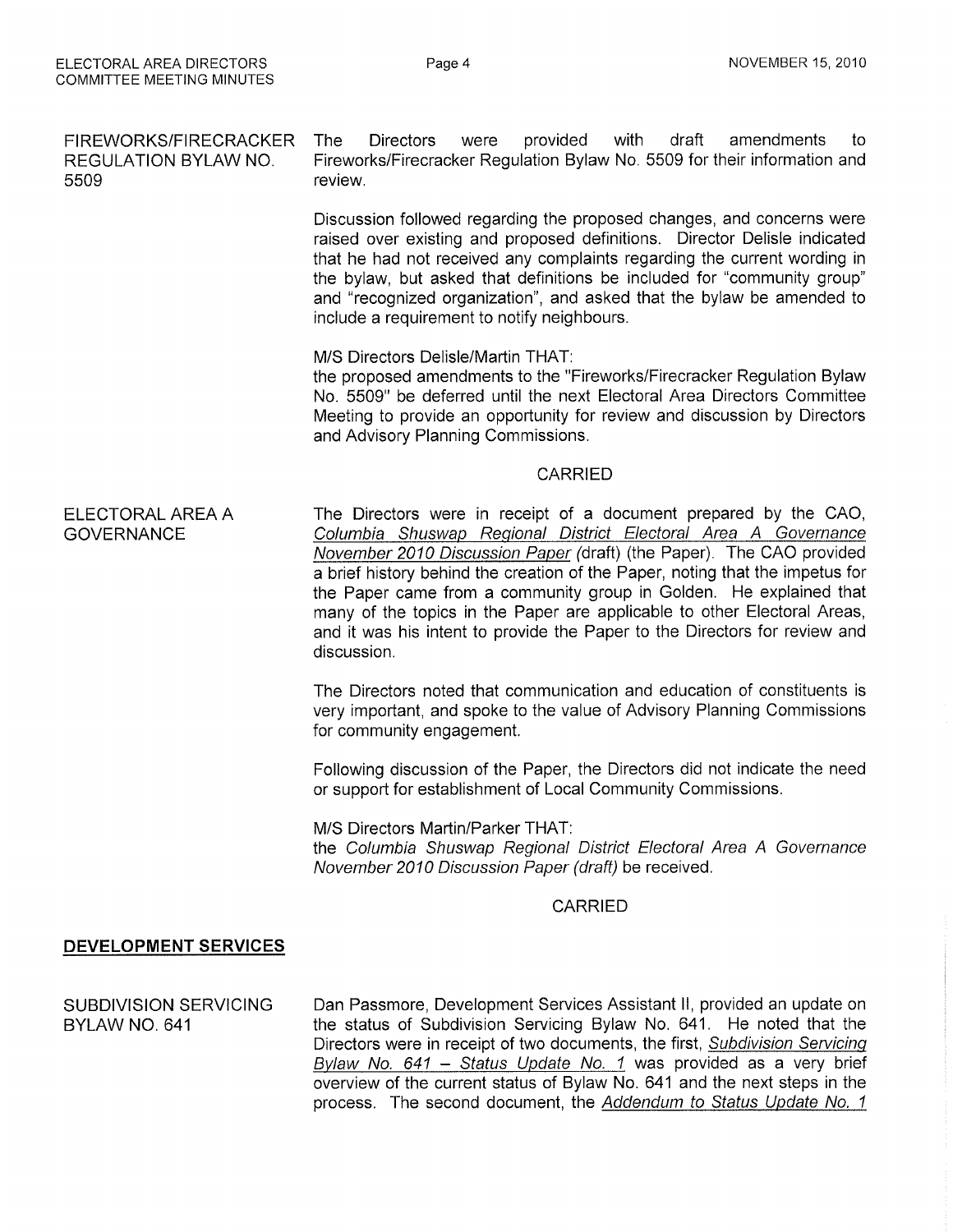Subdivision Servicing Bylaw No. 641, gave Directors additional details on the preparation of the bylaw to date, proposed revisions, and outlined the next steps. Mr. Passmore explained that CSRD Development Services staff and Environment and Engineering Services staff will be reviewing the comments received through the referral process and public meeting, and will prepare a revised bylaw for presentation at the next Electoral Area Directors Committee Meeting.

M/S Directors Oszust/Talbot THAT:

the Subdivision Servicing Bylaw No.  $641 -$  Status Update No. 1 and the Addendum to Status Update No. 1 Subdivision Servicing Bylaw No. 641 be received.

# CARRIED

# OTHER MATTERS

AGRICULTURAL ADVISORY Directors were in receipt of information regarding Agricultural Advisory COMMITTEES Committees (AACs). Director Talbot spoke to this issue, noting that in Electoral Area D there are many development pressures that have an impact on agriculture, and that as the agricultural community is a major economic contributor to Electoral Area D, he believed that an AAC would be very valuable.

> The CAO outlined his concerns with the creation of additional committees, which included staff time, resources, and questioned whether the composition of Advisory Planning Commissions (APCs) could be structured in a manner that would address the Director's concerns.

> The Chair noted that the APC in Electoral Area C does not have adequate representation from the agricultural sector. He suggested that a subregional AAC may be appropriate.

> The CAO advised that he will discuss the issue of representation of the agricultural community with Gerald Christie, Manager, Development Services, and review possible options to allow more input from the agricultural community.

> M/S Directors Martin and Delisle THAT: Development Services staff be directed to prepare a report for consideration by the Electoral Area Directors, outlining possible methods of obtaining input from the agricultural community, in regard to planning issues

#### CARRIED

The Committee recessed at 12:10 and reconvened at 12:40.

Marcin Pachcinski, Planner, provided the Directors with background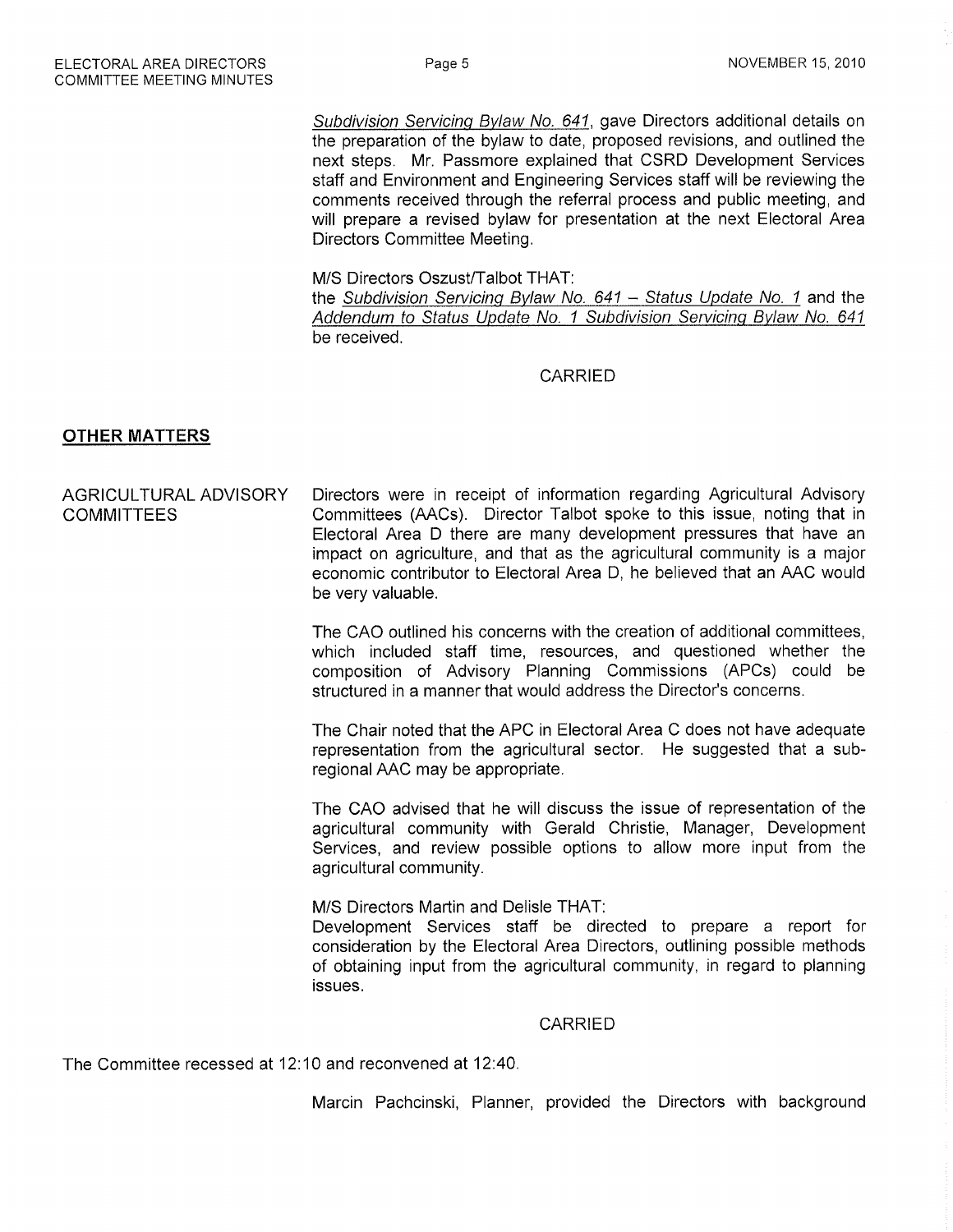DEVELOPMENT PERMITS information on the establishment of development permit areas in the new CSRD Official Community Plans (OCPs) which have been adopted, or are in the process of being adopted. He outlined the sections of the Local Government Act which provide local government with the authority to establish development permit areas.

> Director Talbot voiced concerns with the lack of adequate tools for staff to track enquiries related to development and land use.

> The Manager, Development Services, noted that the CSRD is actively looking at software that will track applications, enquires, and advice, specific to individual properties.

> The Chair advised that it is the intent to re-start the process for a new Electoral Area 'C' OCP in the spring of 2011, but in the interim would like to amend the South Shuswap Official Community Plan Bylaw No. 700 to include the establishment of development permit areas.

> Mr. Pachcinski advised the Chair that he will schedule a meeting to discuss a proposed amendment to Bylaw No. 700 to incorporate development permit areas, and the time frame to re-start the Area C OCP process.

SIGN BYLAW The Chair noted that there are ongoing concerns in regard to the placement of signs on B.C. Hydro, and Telus properties, and within the Ministry of Transporlation and lnfrastructure rights-of-way. He referred to the minutes of the May 6, 2010 Electoral Area Directors Committee meeting, noting that staff had been directed to prepare a service area bylaw for Electoral Areas C and F to regulate signs and signage, and requested an update.

> The CAO explained that the CSRD can adopt a sign bylaw, but cannot trespass to remove signs from property that is not owned by the CSRD. Therefore, in addition to a sign bylaw, the CSRD would need to enter into agreements with the owners of the properties. He advised that staff has not prepared a sign bylaw, and is looking for direction in regard to further action on this item.

> Directors expressed concerns in regard to adopting a sign bylaw, including costs, staff resources, liability, and risk issues.

> M/S Directors Parker/Martin RECOMMEND THAT: the Board write a letter to B.C. Hydro, Telus, and the Ministry of

Transportation and Infrastructure, asking them to monitor the placement of signs on their property and rights-of-way.

#### CARRIED

M/S Directors Delisle/Oszust THAT: staff be directed to prepare a bylaw to regulate signs and signage within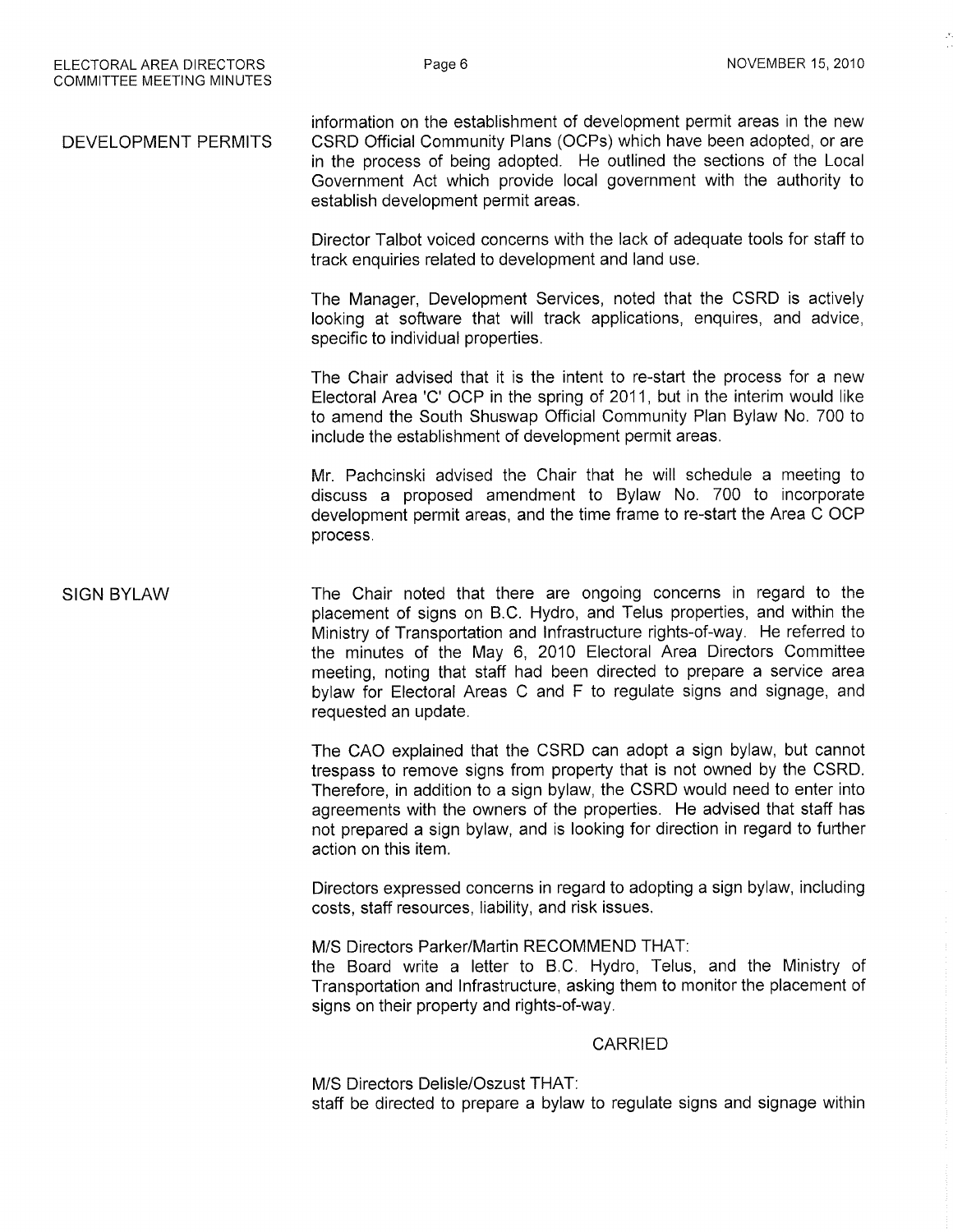SIGN BYLAW (cont.) Electoral Area 'C'.

> The Chair noted that Central Okanagan Regional District has a sign bylaw, and does not believe that the issues are insurmountable.

Amendment to the main motion:

M/S Directors Delisle/Oszust THAT: the main motion be amended to read:

staff be directed to pursue the feasibility of a bylaw to regulate signs and signage within Electoral Area 'C'.

The vote was called on the motion as amended:

3IN FAVOUR 3 OPPOSED DEFEATED

PROPERTY STANDARDS **BYLAW** The CAO noted that staff required additional information on this issue, and asked whether Directors felt there was a need to adopt a property<br>standards bylaw to regulate unsightly/untidy premises. He further standards bylaw to regulate unsightly/untidy premises. questioned whether this was a pervasive issue.

> Directors identified concerns with defining "unsightly and untidy", and the costs of enforcing the bylaw, indicating a lack of support for such a bylaw.

> The Chair noted that although complaints had been received regarding unsightly premises in Electoral Area 'C', he did not support a bylaw for Area'C'alone.

BUILDING INSPECTION Directors were in receipt of a memorandum dated 2008 01 28, from Jay Simons, then Manager, Development Services.

> The Chair explained that he had requested that this item be placed on the agenda due to the issue of building inspection being raised during the discussion on the Shuswap Lake lntegrated Planning Process (SLIPP). He further noted that he was not in favour of building inspection in Electoral Area 'C' until it could be proved to be cost neutral.

UBCM AND THE MINISTRY OF COMMUNITY, SPORTS AND CULTURAL DEVELOPMENT \_ TOWNS FOR TOMORROW GRANT PROGRAM

The Directors were provided with a list from Environment and Engineering Services staff of prioritized projects that qualified for the 100% grant funding currently offered through UBCM (General Strategic Priorities Funds and lnnovation Funds) and 80% grant funding that is currently being offered through the Ministry of Community, Sports and Cultural Development (Towns for Tomorrow). The list of projects included: the Anglemont Estates Water System; the septage facility at Seymour Arm; CSRD solid waste management alternative disposal strategy; use of Waste CO2 and Heat from Biomethane recovery system at the Salmon Arm landfill; and a bulk water system for Golden/Area A.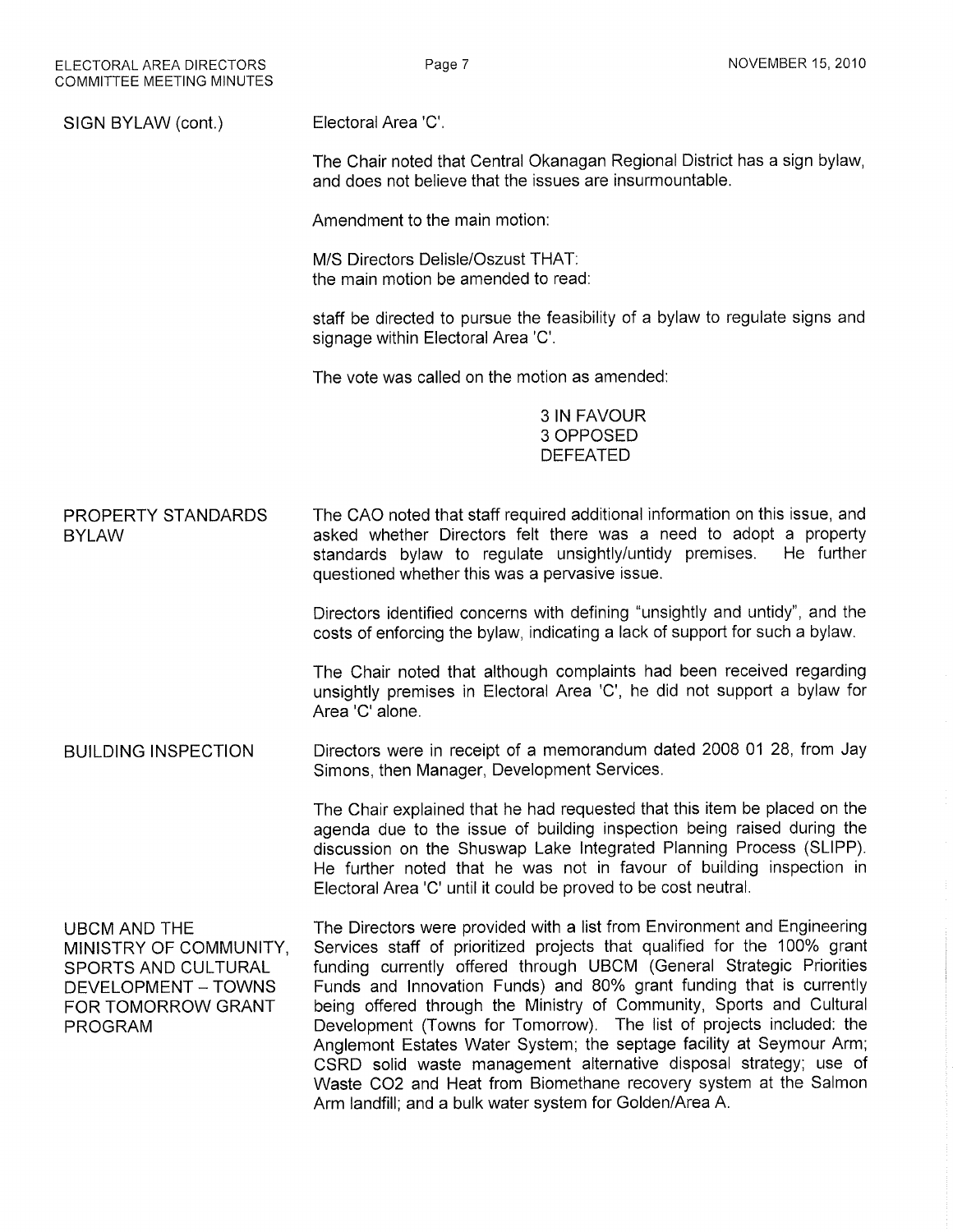UBCM AND THE MINISTRY OF COMMUNITY, SPORTS AND CULTURAL DEVELOPMENT \_ TOWNS FOR TOMORROW GRANT PROGRAM (cont.)

Directors were in also receipt of correspondence from the Golden Nordic Ski Club Socieiy (the Society) requesting support for their project and a letter from the Town of Golden suggesting that the Society's project be considered by the CSRD for the Towns of Tomorrow grant program.

Roger Beardmore, CSRD Team Leader, Parks & Recreation, outlined a shelf-ready trail project in the centre of Scotch Creek which qualified under the Towns for Tomorrow grant program and noted that the project was supported by the Electoral Area 'F' OCP, the Scotch Creek Neighbourhood OCP, and Section 2 Recreation and Parks, of the CSRD Strategic Plan 2008.

As there were three competing proposals for the Towns for Tomorrow Grant program: the bulk water system for Golden/Area A; the Golden Nordic Ski Club Society project; and the Scotch Creek trails, the Directors were asked to provide staff with direction.

Directors questioned whether staff and council from the Town of Golden had been involved in discussions on the bulk water system.

Gary Holte, Manager, Environment and Engineering Services, noted that to date only Town of Golden staff had been approached in regard to the project, and that it had not yet been formally presented to council.

M/S Directors Delisle/Parker THAT:

the bulk water station project for Electoral Area 'A' and the Town of Golden be the project that staff submit in regard to the Towns for Tomorrow grant program.

> 4IN FAVOUR 2 OPPOSED CARRIED

M/S Directors Oszust/Martin THAT:

ln the event that the bulk water station project for Electoral Area 'A' and the Town of Golden not be ready in time to meet the application deadline for the Towns for Tomorrow grant program, the Scotch Creek Trails project be submitted for the Towns for Tomorrow grant program. CARRIED

#### COST ALLOCATION PLAN Directors were in receipt of the Cost Allocation Plan - Final Draft; (the Plan) dated September 14,2010. The CAO spoke to the Plan noting that two of the major items identified in the report were the new building reserve and the need to revisit Policy F-29: BC Hydro Grants-in-Lieu For Power Generating Facilities. He explained that a workshop to further discuss the Plan has been scheduled for December  $9<sup>th</sup>$ , 2010.

The Directors thanked the CAO for the information provided in the Plan, and indicated that they were looking fonruard to the opportunity for an indepth discussion of the Plan that would take place at the December  $9<sup>th</sup>$ , 2010 workshop.